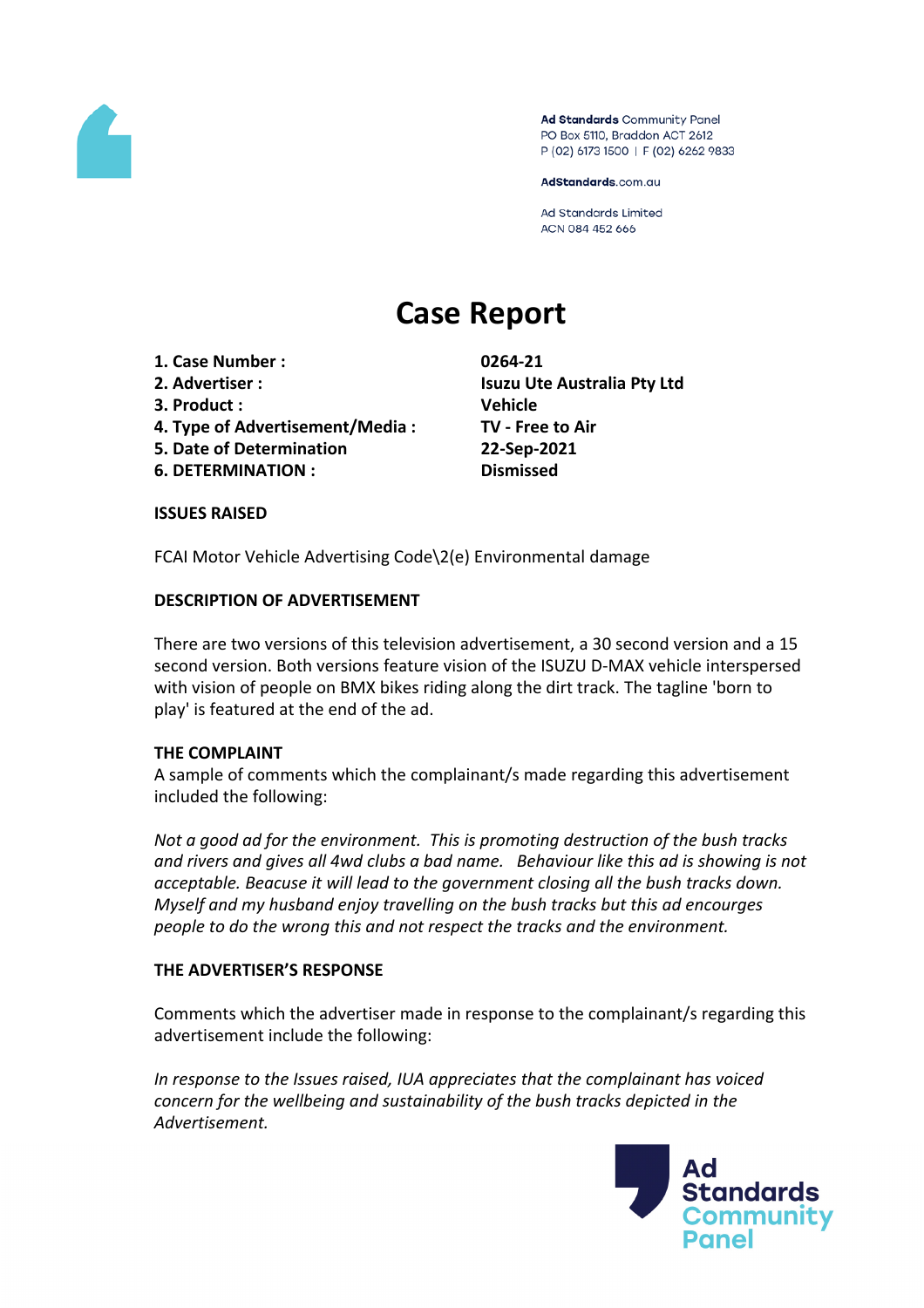

*For the record and in accordance to the FCAI Motor Vehicle Advertising Code, Clause 2 (e) Deliberate and significant environmental damage, particularly in advertising for off-road vehicles, and Clause 4 Depiction of off-road vehicles, IUA does not condone excessive or unsafe speed or driving practices in our Advertisements, particularly with the intent to damage the environment.*

*All scenes depict The Vehicle (Cobalt Blue Isuzu D-MAX 4x4 LS-M crew cab ute) was driven in a safe and conventional manner, as expected of anyone driving a 4WD on any established 4WD Track.*

*IUA respectfully rejects the complainant's statements that the 'car going through rivers and 4 wheel driving way to fast through the bush and ripping up the tracks'. In regards to The Complaint raised under the FCAI Motor Vehicle Advertising Code, Clause 2(a) Unsafe Driving practices that would breach the law, IUA would like to stress that safe driving practices is paramount with the company's code of ethics and IUA has always and will always endeavour to comply with FCAI Code of Practice, ensuring safe and lawful operation of all vehicles within all of our Advertisements. Safety and Compliance Officer, Darko Tuskan (darkotuskan.stunts@gmail.com) was present for the full duration of the shoot, and can attest to the safe practices and compliance in accordance to the FCAI Code of Practice. With consideration to the Community Panel's questions;*

*1. What assurances can the advertiser provide that any driving depicted in the advertisement would conform to relevant road safety regulations, were it to occur on road or road-related area?*

*The Vehicle depicted within the advertisement is driven across a selection of established 4WD tracks on a private property, not on a gazetted road. Being an unsealed road, the 4WD track consists of dusty and loose terrain, which is reasonably expected to yield when driven over. At no point was The Vehicle driven off these tracks. See attached Appendix C – Supporting Documents, to reference the private property where established 4WD tracks driven during the Advertisement. In reference to the scene IUA1757D30P - Born to Play 30, at time: 00:15 the female driver and male passenger of The Vehicle is demonstrating a lawful and responsible driving position, with the female driver's seat belt fastened and both hands on the wheel.*

*2. Can the advertiser confirm that any vehicles portrayed in the advertisement were driven within legal speed limits at all times?*

*The Advertisement was filmed on private property with no posted legal speed limit, but IUA can confirm that The Vehicle was driven safely and at a conventional speed in accordance to the off-road tracks.*

*3. Was it necessary for the advertiser to obtain any special permission/permits to undertake filming of any driving sequences depicted in the advertisement?*

*Yes, all necessary permits were obtained prior to filming. Due to the set location falling on private property, a Commercial Activity Permit (CAP) from QLD Parks and Wildlife*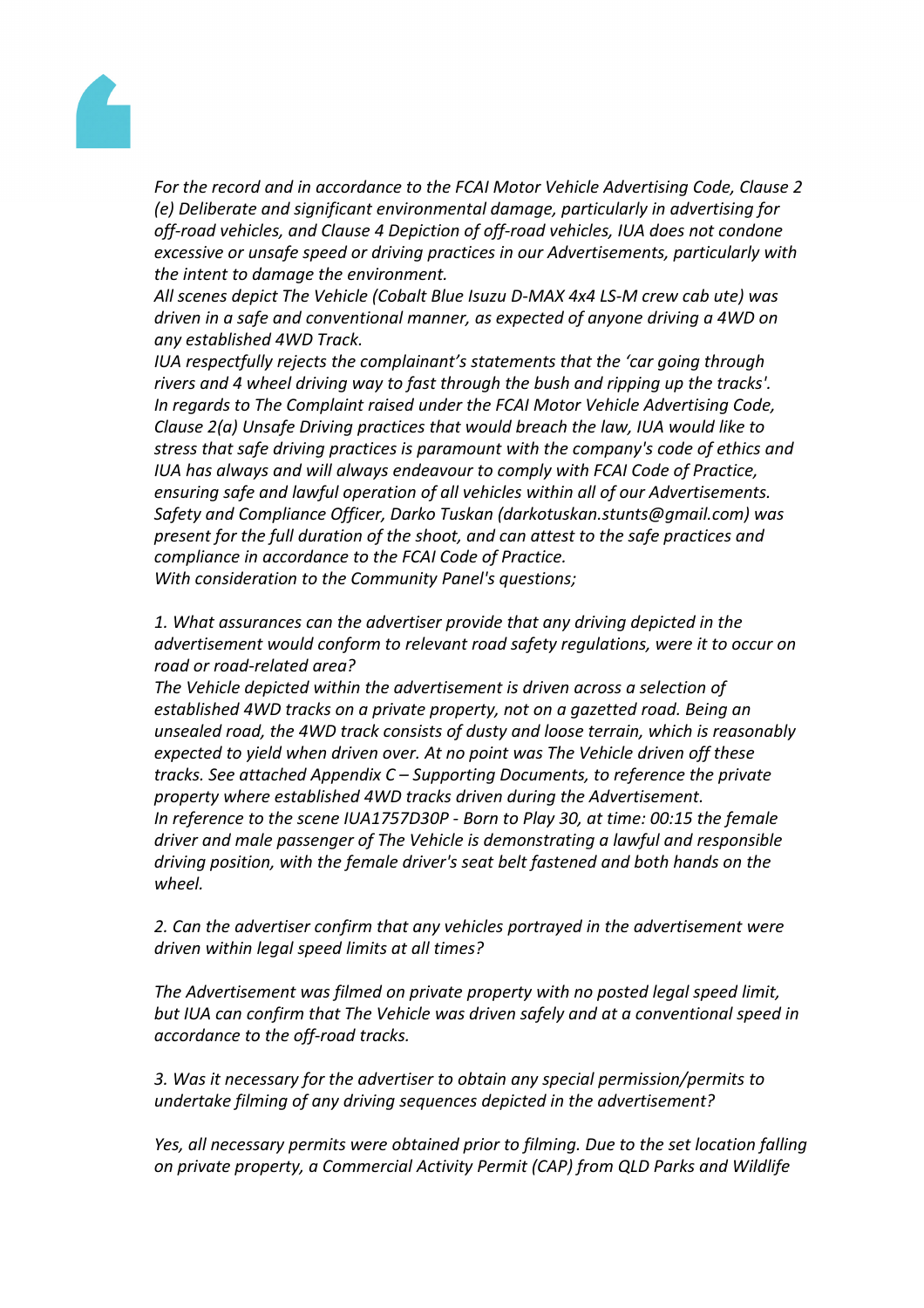

*Service was not required. See attached APPENDIX D - Numinbah Valley Adventure Trails Agreement for a copy of the agreement to film on the property.*

*4. Has the advertisement been made available on the internet? Yes, both versions of the Advertisement are viewable via IUA's YouTube:*

*In regards to FCAI Motor Vehicle Advertising Code, Clause 3 Use of motor sport in advertising, the Advertisement depicts no scenes or evidence of motorsport.*

*With consideration to the Community Panel's questions;*

*1. In considering whether advertising material may be covered by Clause 3 of the FCAI Code, advertisers may wish to give consideration to the following questions:*

*2. What evidence can be provided to demonstrate that any scenes of motor sport or simulated motor sport are activities of a kind for which a permit would normally be available in Australia? (For example, do such scenes comply with the requirements for any of the recognised forms of motor sport governed by the National Competition Rules of the Confederation of Australian Motor Sport (such as circuit racing, drag racing, rallying, etc.) or other similar recognised body?*

*3. What evidence can be provided to demonstrate that the activities in such scenes conform to the requirements of relevant rules or regulations governing safety for competitors, officials, and spectators?*

*The Advertisement depicts no scenes of motorsport, with The Vehicle operated in a manner in which a recreational 4WD enthusiast would typically operate a vehicle upon established 4WD tracks.*

*In regards to FCAI Motor Vehicle Advertising Code, Clause 4 Depiction of off-road vehicles, the Advertisement was filmed in accordance to the code and does not depict excessive or unsafe speed or driving practices. All scenes depict the driver was always in control of The Vehicle, with the driver buckled up with both hands on the wheel and the absence of dramatic oversteer driving practices. In consideration to the depicted established private 4WD Track consisting of loose dirt and rock terrain, it is reasonable to expect that loose dirt would be thrown up as the vehicle clambers over the terrain, see Appendix C IUA1757D30P - Born to Play 30, at time: 00:12. For consideration, the same amount of dust was thrown up by the mountain bikes as they rode over the track, confirming that the track comprised of loose dirt and it would be reasonable to conclude that the track would not be damaged by The Vehicle, see Appendix C IUA1757D30P - Born to Play 30, at time: 00:13.*

*A second scene where loose rocks are tossed up, see Appendix C IUA1757D30P - Born to Play 30, at time: 00:22.500, instils the notion that the track is loose and the grade is steep, as seen in Appendix C IUA1757D30P - Born to Play 30, at time: 00:22, and it would not be unusual to see similar Vehicle behaviour on a steep and loose track. The scene then moves onto the driver engaging the 'Rear Differential Lock', which can only be engaged in 4WD Low-Range and at a vehicle speed of less than 8kph and will only*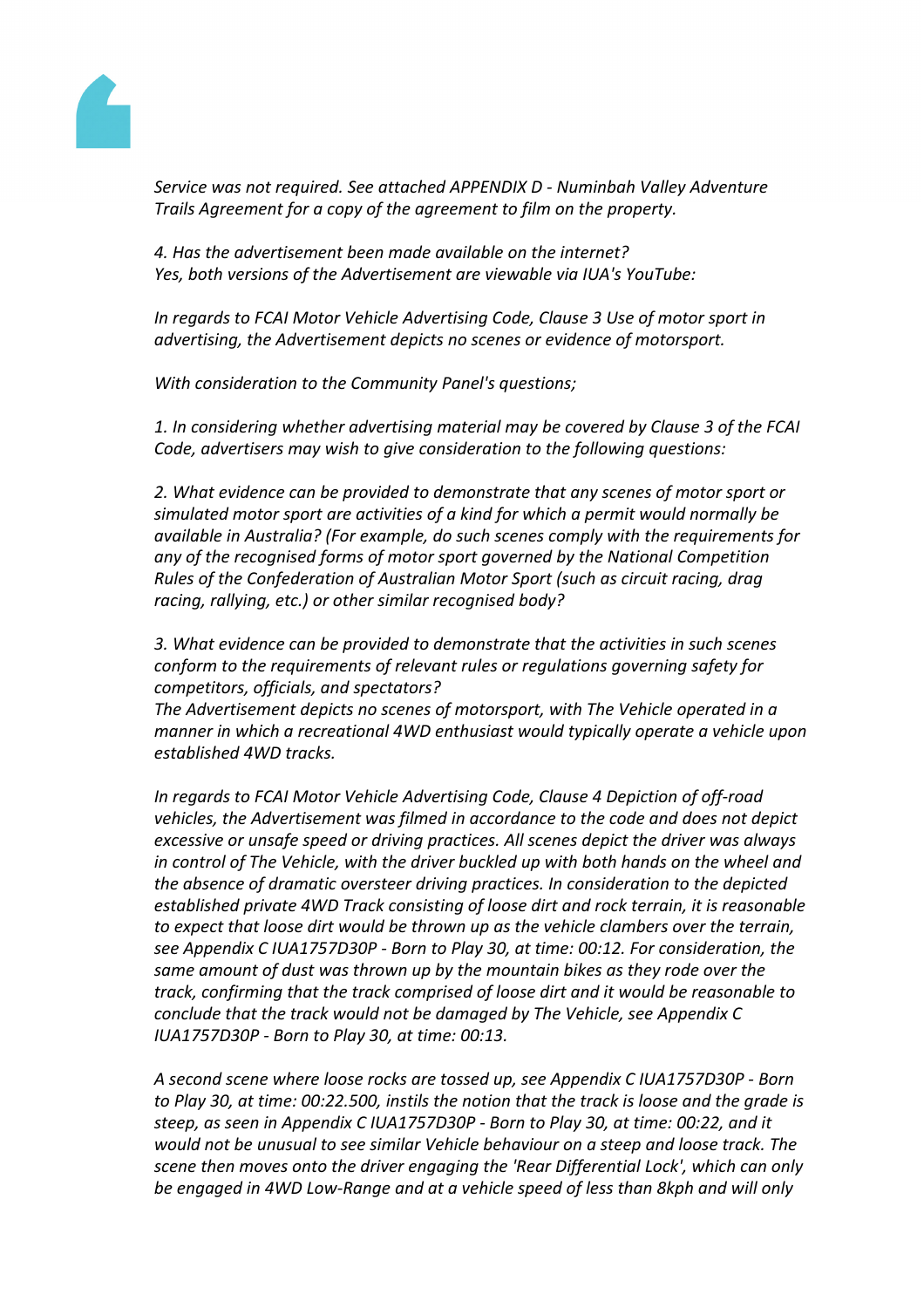

*remain engaged at speeds less than 28kph, see Appendix C IUA1757D30P - Born to Play 30, at time: 00:23. The engagement of the 'Rear Differential Lock' confirms the speed in which The Vehicle was driven at in this scene, which was less than 28kph. Regarding the complainant's concern for 'the car going through rivers… way to fast', The Vehicle crossed the river at a safe and controllable speed, and was at no time excessive in its operation. As per Appendix C IUA1757D30P - Born to Play 30, at time: 00:18, The Vehicle enters the waterway at a reasonable speed, as expected by anyone who is looking to successfully complete a water crossing. The amount of water displaced or splashed was reasonable and clearly illustrates that the speed and manner of which The Vehicle was driven in. A second overhead shot can be seen immediately afterwards, depicting that The Vehicle was crossing the river at a safe speed.*

*IUA submits that the Advertisement does not breach the FCAI Motor Vehicle Advertising Code Clause 2 (e), Clause 3 or Clause 4, as evidence proves that The Vehicle was driven in a safe and controlled manner at all times and with means that would not harm the 4WD Tracks depicted. IUA submits that the Complaint should be dismissed.*

## **THE DETERMINATION**

The Ad Standards Community Panel (Panel) was required to determine whether the material before it was in breach of the Federal Chamber of Automotive Industries Voluntary Code of Practice for Motor Vehicle Advertising (the FCAI Code).

The Panel noted the complainant's concern that the advertisement is not good for the environment and promotes the destruction of bush tracks.

The Panel viewed the advertisement and noted the advertiser's response.

# **Is this an advertisement for a motor vehicle?**

The Panel considered whether the advertisement was for a motor vehicle. Motor vehicle is defined in the FCAI Code as meaning: "passenger vehicle; motorcycle; light commercial vehicle and off-road vehicle". The Panel determined that the D-MAX vehicle depicted as a Motor Vehicles as defined in the FCAI Code.

The Panel determined that the material before it was an advertisement for a motor vehicle and therefore that the FCAI Code applied.

**Clause 2(a): Advertisements for motor vehicles do not portray ...unsafe driving, including reckless or menacing driving that would breach any Commonwealth law or the law of any State or Territory in the relevant jurisdiction in which the advertisement is published or broadcast dealing with road safety or traffic regulation, if such driving were to occur on a road or road-related area, regardless of where the driving is depicted in the advertisement.**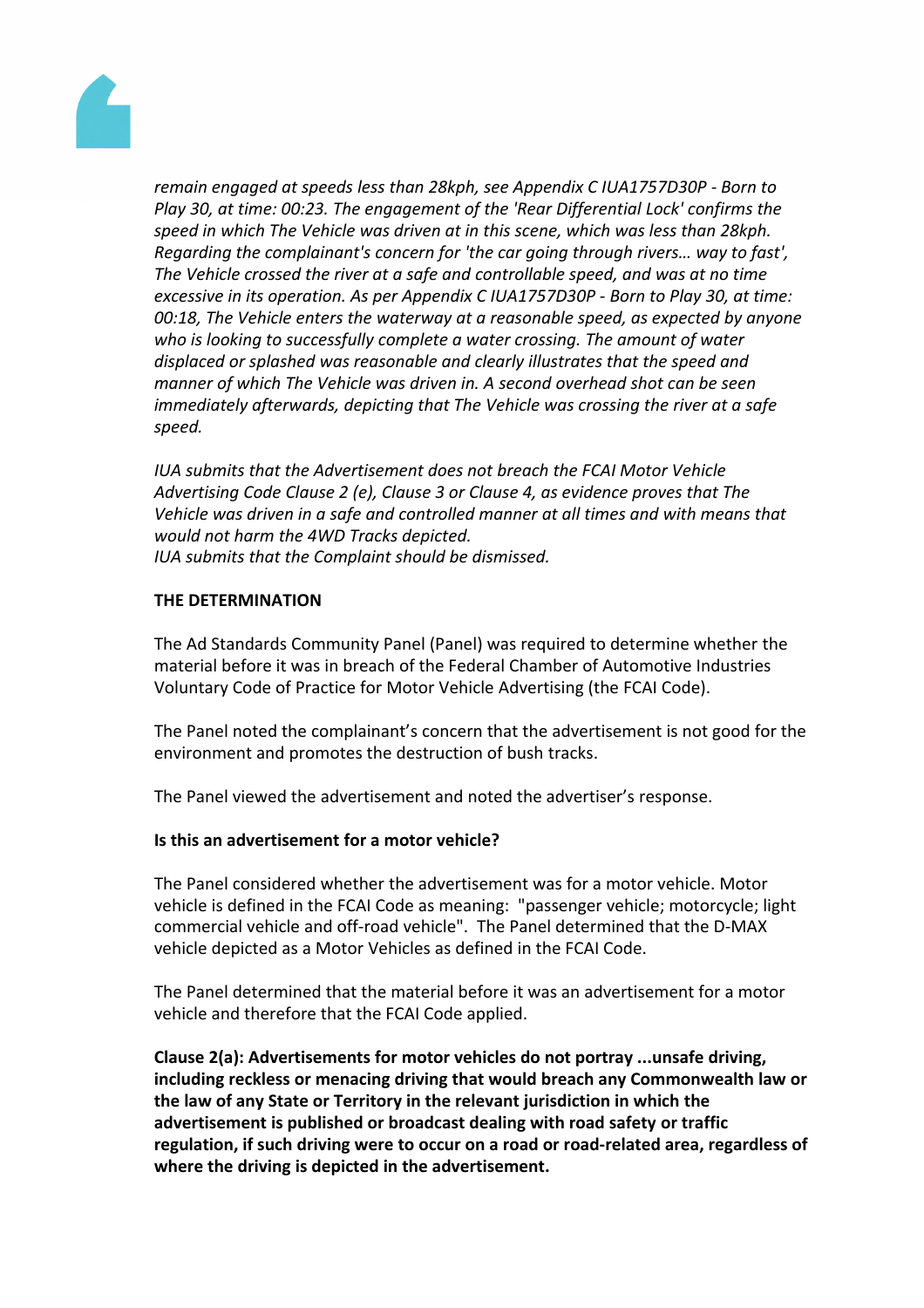

The Panel noted that the appearance of speed in this advertisement was due to the fast transition between scenes, and not because the vehicle was travelling at excessive speeds. The Panel noted that the driver is shown to be comfortable and in control of the vehicle and there was no indication that they were driving in an aggressive or dangerous manner.

Overall, the Panel considered that the advertisement did not contain unsafe, reckless or menacing driving that would breach the law.

## **Clause 2(a) conclusion**

The Panel determined that the advertisement did not breach Clause 2 (a) of the FCAI Code.

# **Clause 2(e) Advertisers should ensure that advertisements for motor vehicles do not portray… Deliberate and significant environmental damage, particularly in advertising for off-road vehicles**.

The Panel noted the advertiser's response that the vehicle was driven across a selection of established 4WD tracks on private property, and at no point was the vehicle off these tracks.

The Panel noted that the vehicle was being driven in a manner consistent with recreational use of off-road vehicles, and that the advertisement depicted the vehicles' abilities in off-road conditions.

The Panel considered that the advertisement did not depict the vehicles driving in a manner which could be seen to cause deliberate or significant damage to the environment.

# **Clause 2(e) conclusion**

The Panel determined that the advertisement did not breach Clause 2(e) of the FCAI Code.

**Clause 4: An advertisement may legitimately depict the capabilities and performance of an off-road vehicle travelling over loose or unsealed surfaces, or uneven terrain, not forming part of a road or road related area. Such advertisements should not portray unsafe driving and vehicles must not travel at a speed which would contravene the laws of the State or Territory in which the advertisement is published or broadcast, were such driving to occur on a road or road related area."**

The Panel considered that the advertisement depicts the capabilities and performance of an off-road vehicle travelling over terrain not forming part of a road or road related area and did not portray unsafe driving or driving at a speed which would contravene relevant laws if the driving were to occur on a road or road related